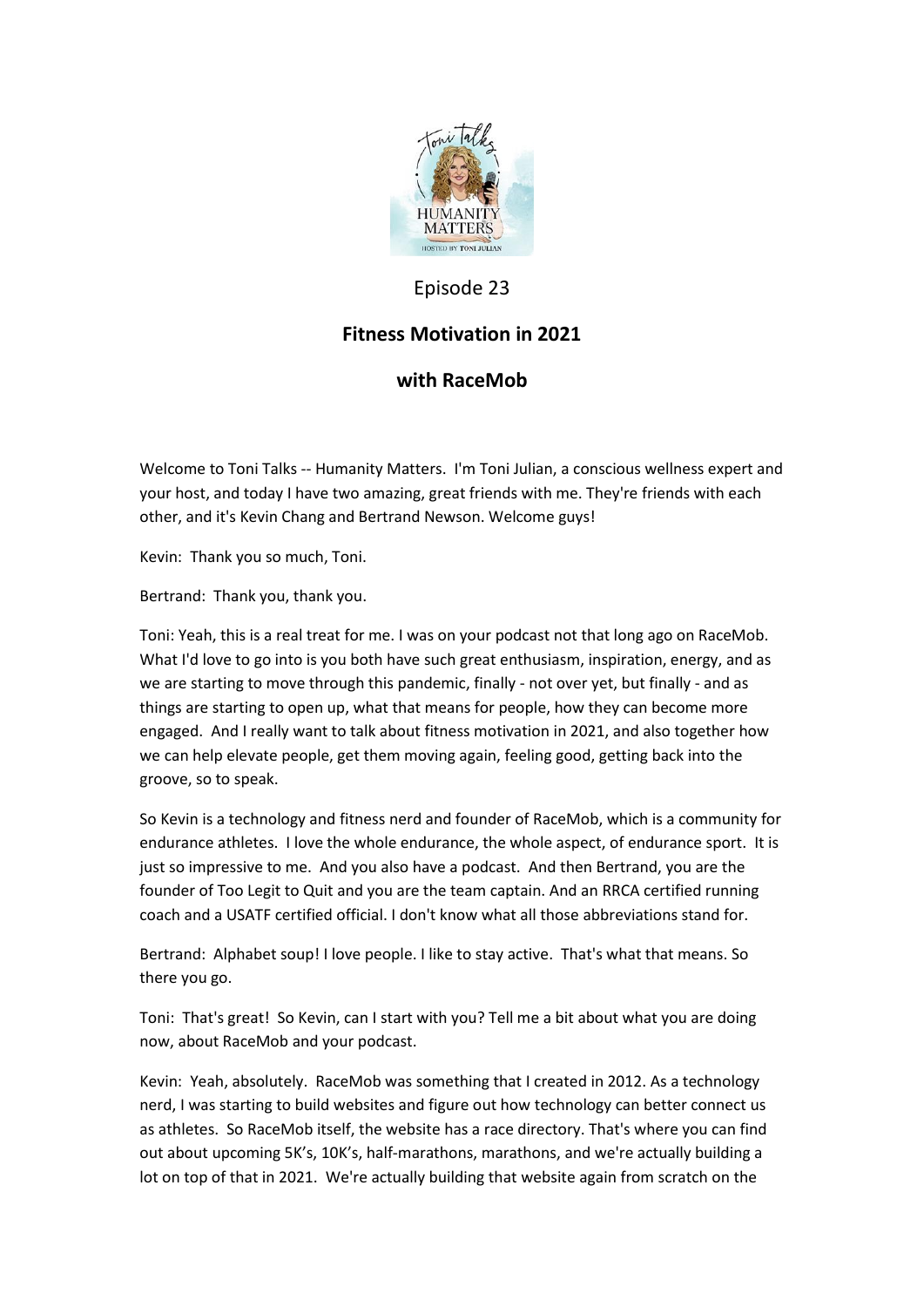newest technology platforms. We're allowing our athletes to connect with each other so that you can find meeting points on race days, find other people, follow their journey as you meet them on race day and find other races that they may be able to attend. We're also building a lot of community platforms on top of that so that you can communicate, ask questions, meet other people online, as well as whole other swaths of training plans and training programs, which Coach B is in charge of, and helping athletes train for their races and train for them well. And on top of that, on top of all of that, we have product recommendations, we have a newsletter that goes out weekly and we have our podcast and YouTube channels. So what we really do try to entertain our guests. We have some amazing podcasts guests, just like you Toni, on our podcast. And we just hope to help people stay inspired and motivated throughout their fitness journey. So that's kind of the swath of things that we're doing on the backside of RaceMob.

Toni: Well, that is quite a lot. And I think, especially as people are coming out of the pandemic, that ability to connect with people and find people and go running together - and there's nothing better than having a buddy, right? When everybody's been so isolated for so long, and even in the best of times, that is just so ideal, right? And Kevin, you're still looking for a job on top of all of this?

Kevin: Yeah, I guess that's true. But I've mean - you hit the nail right on the head, right? I think sometimes we think of running or we think of fitness as this lone journey. You're out on the road, or by yourself and you're trying to stay motivated and stay inspired. And yet when you can bring in that community aspect to it, when you can find other people that are going to be in that journey with you, when you can learn and share each other's stories, we've just found it so much more motivational. And so I think I got inspired because I found all these running events and - but it wasn't until I actually started saying hi to people, started actually patting people on the back, started actually listening to other stories on that starting line that really - running resonated with me, fitness resonated with me. And that's actually where I met Bertrand all those years ago, back in 2013, was at a race. You see the friendships that are made and these lifelong bonds that are made on that starting line. And we just want to propagate that for everybody.

Toni: Yeah, exactly. I was going to ask how you met. That is quite amazing. That was just divinely inspired, of course. And I do want to hear, I want to circle back later to some of these stories that you're referring to, because I'm sure they are absolutely beautiful things and that just, everybody just needs that little pat on the back, that little bit of inspiration, that affirmation that they're doing well, and they're happy and it's fulfilling in so many ways. So that's great. And you're coming up on 10 years, I guess?

Kevin: Yeah, I guess so. Yeah. About 10 years of this platform kind of being launched and created and yeah, I think it's interesting because both Bertrand and I are later in life athletes, I think. I actually grew up, I was overweight as a kid. I had a kind of not so healthy relationship with food, and it wasn't until 2008 that I actually got a dog and started taking my dog for a walk and that walk turned into a jog and it started turning into a run. And so for me, the whole idea, or the whole concept, of helping inspire people to find their fitness self has been really a motivating factor behind RaceMob in general. I think when I found fitness,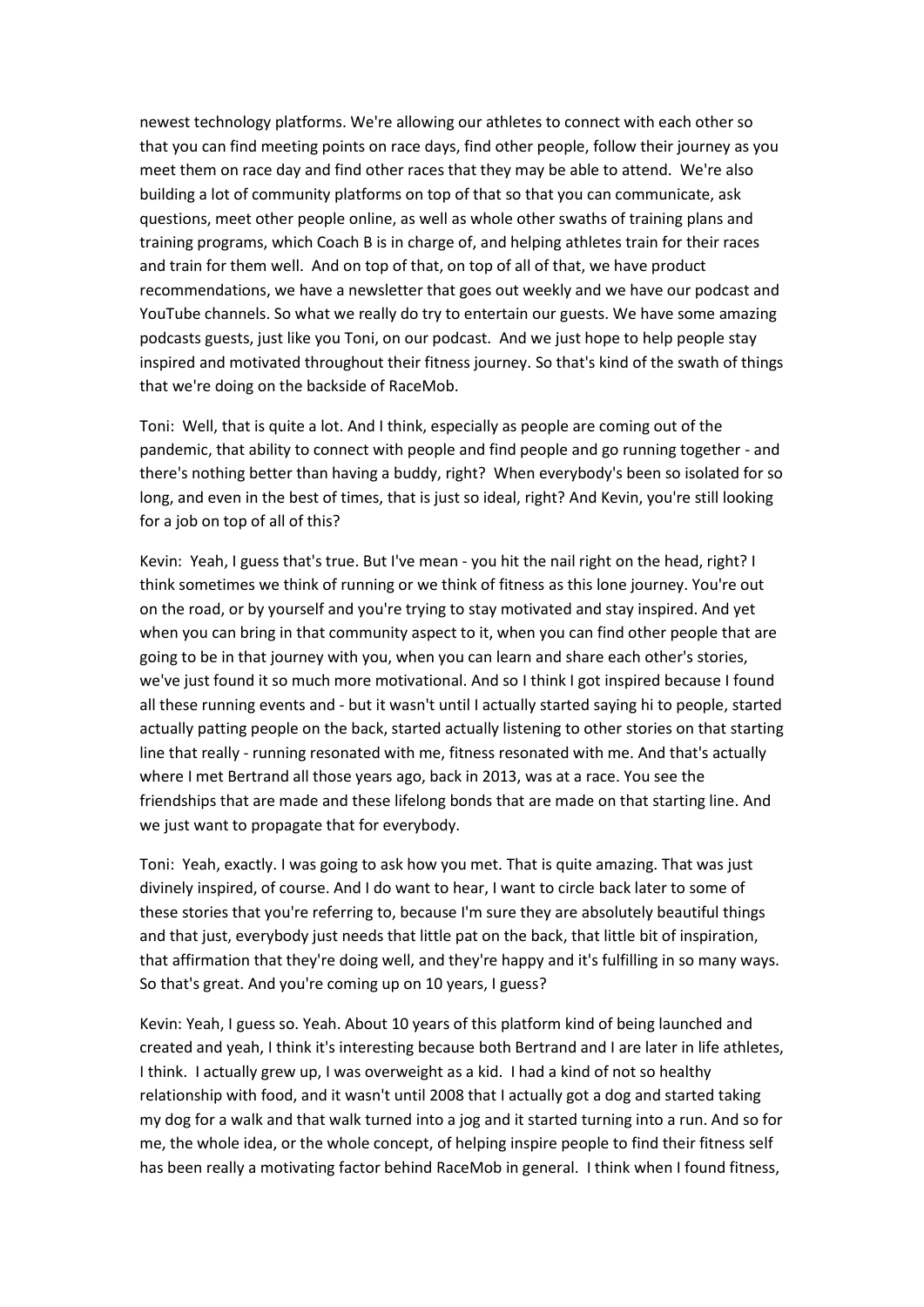I found confidence. I found a new level of energy and I started finding community and friends outside of the home. I felt like I could go out more. And so that's really what we're trying to inspire a lot of the times here is, you know, helping people find their fitness.

Toni: And what better way to do it. And as you said, you walk, then you jog, then you run. It's a process. It's not - you don't go out and become a runner overnight. So Bertrand, tell me about where you are right now, what you're doing, and Too Legit.

Bertrand: Thank you very much, Toni. Let's see here. Where am I right now? I'm the very fortunate head running coach for RaceMob, team captain and founder of Too Legit Fitness, one of the bay area's largest running communities here based in the South Bay, San Jose, California, with over 800 plus members. Very proud of that. I was always pretty active for the most part, but got into running later in life, in my early forties. And I'm all in. As a fitness enthusiast and as a coach and helping share the joy and love of endurance sports, specifically running. I've been a certified running coach for going on, I guess, about four years now. And working with Kevin has given me a wonderful opportunity to fine tune my ability to help mentor others and the love and joy of just getting outdoors, finding a road, track, trail, to explore in the greater Bay Area. And I'm all in. This is what I do professionally. Semi-retired from the hospitality business after three decades. My love of social fitness has flourished and, as we'll talk in more detail, how that's impacted the running community during the pandemic how we've made some pivots and have still been able to find a level of closeness as we still work to be happier and healthier versions of ourselves.

Toni: That's really beautiful. And I love how you say love because I mean, that's what it's about. You create, you both nurture these environments where you can see people are absolutely flourishing and thriving. And I see pictures of wherever you are. There are some roads somewhere, and there are trees and cattle and bridges and flowers and people are doing little, jumping in the air and doing little sidekicks and you can just see the joy in people's faces. I really love it. They're happy. You could just see, they are just brimming with joy. And so the fact that you can bring that to them with fitness just encapsulated - here it is, we're here for you, you've got people's backs, nobody's by themselves and that's just the comradery. And I know there's a gal that you mentioned earlier in a previous conversation that helps you Too Legit. Becky, is that right?

#### Bertrand: Yes. Becky.

### Toni: Do you want to talk about her a little bit? Give her a little shout out?

Bertrand: We can. She's our team co-captain and it's just a, she's a wonderful human being. Her story itself is incredibly inspiring. She has gone through a significant weight loss journey. And as life happens to all of us relationship transition, divorce, raising two kids, a community leader. From a fitness perspective, but also working for the county in a very demanding job, being able to balance all of that and serving as a role model that if you can navigate life's adversity and come up on the other side, even stronger with a smile on your face, inspiring people, just by your own example. We're very fortunate to have her. One of her podcasts is one of our most popular - as was yours, Toni, so thank you for giving us the opportunity to shout her out.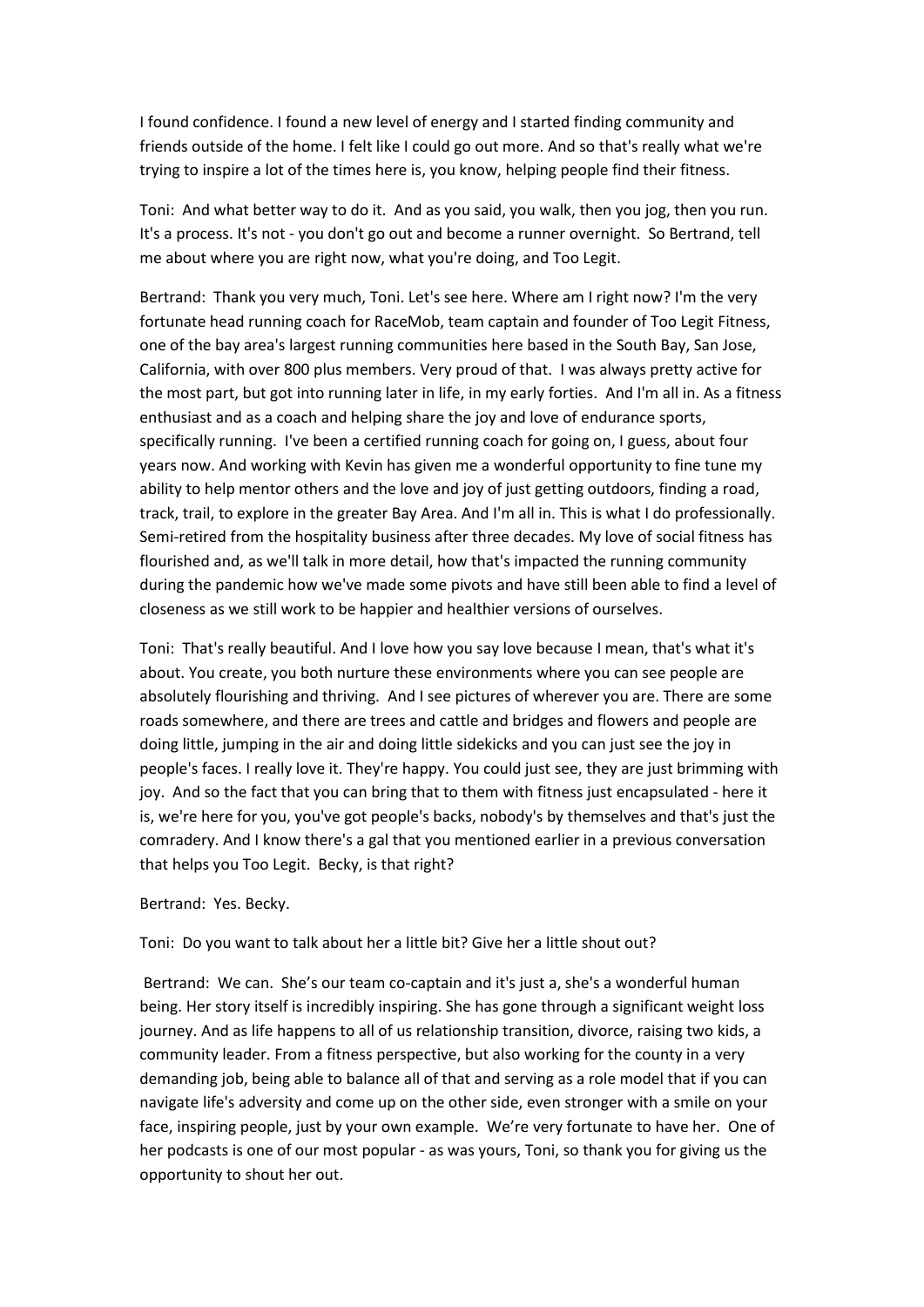Toni: Yeah, thank you. I know that - I see her just so often and photos and she's always tagged and, you know, I thought in lieu of her being here to give her the kudos, that –

Bertrand: Absolutely there's no Too Legit Fitness without Rebecca Hernandez, without a doubt.

Toni: Yeah, exactly. So tell me more about what you do as far as your training and coaching within RaceMob, how you work together through this joint endeavor.

Bertrand: Well, I'll take that lead initially, KC. Everybody has their own joint journey, Toni. Everyone is looking to - when they're coming to us to - either they found their inner athlete or just rediscovering their inner athlete and we're there to help them on their journey, help that roadmap of fitness, cause we've been on that road. We have some experience on where to make that left turn, where to make that right turn, where to avoid those little obstacles that will slow your progress down and being able to have people come and share their own experience allows people newer to the community just to be having a more enriched experience. So as we have people coming in the community - first identifying, what are they looking to do? Are they looking to run longer, run faster, prepare for a particular race? And then from there, we're able to assess where they're at right now and then together with input from the athlete and our experience, being able to put the best plan in front of them to help them ensure a success. And what does success look like? The ability to enjoy your fitness experience and to minimize the downtime, downtime injury. Cause sometime that's going to happen. If you don't have a plan, if you're maybe spending too much time or not enough time doing certain exercises, having enough rest, having the right amount of intensity or just kind of cruising down, smelling the roses as you're navigating a beautiful trail, having that insight, coupled with the subtleties of the right gear. Gear? Shoes, hydration, nutrition, what to wear when it gets warmer, when you're approaching a course that may have a little bit more hills, all that experience, and then having a community which has been profound with the RaceMob community and the Too Legit Fitness community. Also the Group Hug community too, that you Toni are putting out there as well, having a sense of community, people who are like-minded, same level of motivation can help pick you up when maybe you're looking for a little bit of motivation, has been the secret sauce for us, with RaceMob and helping our athletes get to the next level.

Kevin: Yeah. And I think part of the beauty of RaceMob is it is national, it's nationwide. We've met people from all over the country. Potentially, we're going to meet people from Europe and potentially all over the world. We've had podcast guests from Singapore and we've had - so I think that's part of the beauty, in this day and age where you can have virtual coaches, you can have virtual discussions, you can have online meetings and share knowledge. So it doesn't have to be so localized. That has been kind of the beauty of this friendship, whereas I think Too Legit initially started as a smaller group, but it has this foundation of being a community and having people that are so welcoming and not intimidating and a group that is for everyone. And now Too Legit has become national, international as well. We're trying to build that same foundation up with RaceMob as well, where you don't have to be located in a certain area, but you can still feel welcome. You can still feel part of that community.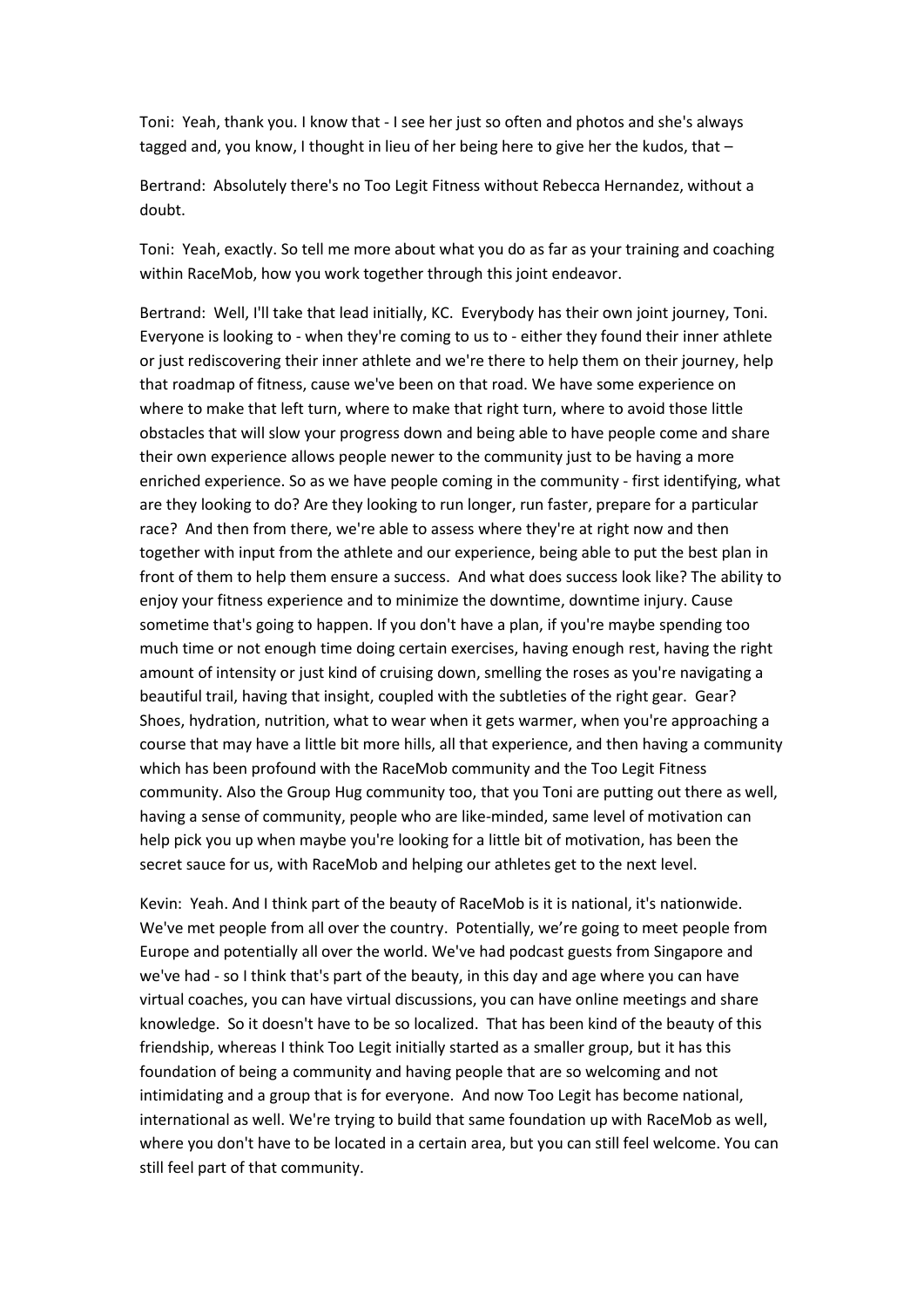Toni: Right. And I think we sometimes forget, we're in San Jose, it's a million plus people. There are so many pockets in the world, in the United States, where we have somebody out in Connecticut and they're like, well, do you know, what can I do out here? And it's snowing. And just the fact that you can step up and engage with them and inspire them and get them started is really wonderful. And I think thanks to Zoom and all these other mediums, we can actually get out there and impact more. So this has been a blessing in a way. What would you say to the person who maybe hasn't started running? Always thought, oh, that's something that appeals to me, but I've never really done it. Bertrand, you started in your forties and Kevin, how old were you when you first started?

Kevin: Late twenties. Yeah. Yeah. Yeah, but it's definitely one of those things I started and stopped so many times. Right? I had so many false oh, I should do this. I should try it. So I'd try it for a week, or I'd try it for two weeks and it never really stuck until I finally made a commitment. I put it on my calendar. And I think the number one tip that we give to new runners is to start small, start slow, you know, just stay consistent with it. I think too often runners try to think, oh, let me try to go at a fast pace, a quick pace, get this over with quickly. But there's so much value in inherently enjoying that exercise and that run and what you're doing out there. So you're just, you have to find a way to enjoy that experience. And that usually starts by going slow. And that usually means starting with walking, starting with walking or a really slow jog, a conversational pace jog, so that you just enjoy that experience and you want to do it day in and day out.

Bertrand: Yea, I mean, Kevin, you're exactly right. That coupled with what we're talking about, community, having an accountability buddy, having somebody that may be able to get out there with you shoulder to shoulder may be a little tougher for some with the concerns regarding the pandemic, but we're kind of getting further down the line with that. And if you're putting your goals out there that, I'm training for something, or I'm starting to walk. Walks turned into hikes, hikes turned into jogs, the jogs turned into your first 5k, your first 10K. There are great support groups out there as we've talked about that can help you navigate each one of those progressions.

Toni: Right. Exactly. I mean - it's so funny. I'm thinking back on one of my very first experiences running, and I was never a runner, but I decided - someone said, oh, let's go do a 5k. All right. Well, you go through, you do the run and then you lose your cookies, right? Not a great experience! So you're saying there are better ways to do it than that?!

Bertrand: Kevin, we talked about this - finding your why. Everyone has good intentions, but it's tough to find the motivation and to stay consistent, because ultimately it's the ability to stay consistent weekly with some tweaks into the training schedule, adding a little bit more mileage and varying the types of exercises, varying the intensity. Those are the things that we can get into more detail, but it's the consistency after you have bought in. And what's the motivation? One, to see a healthier version of yourself. Being able to conceptualize and visualize that happening, or maybe taking yourself to that finish line, your first 5k or 10K, that's the motivation. Feeling the metal being put around your neck or being a role model for your kids and your family, or maybe it's a cause. Maybe there's a charitable foundation that really speaks to your soul that is going to help keep you motivated. And once you put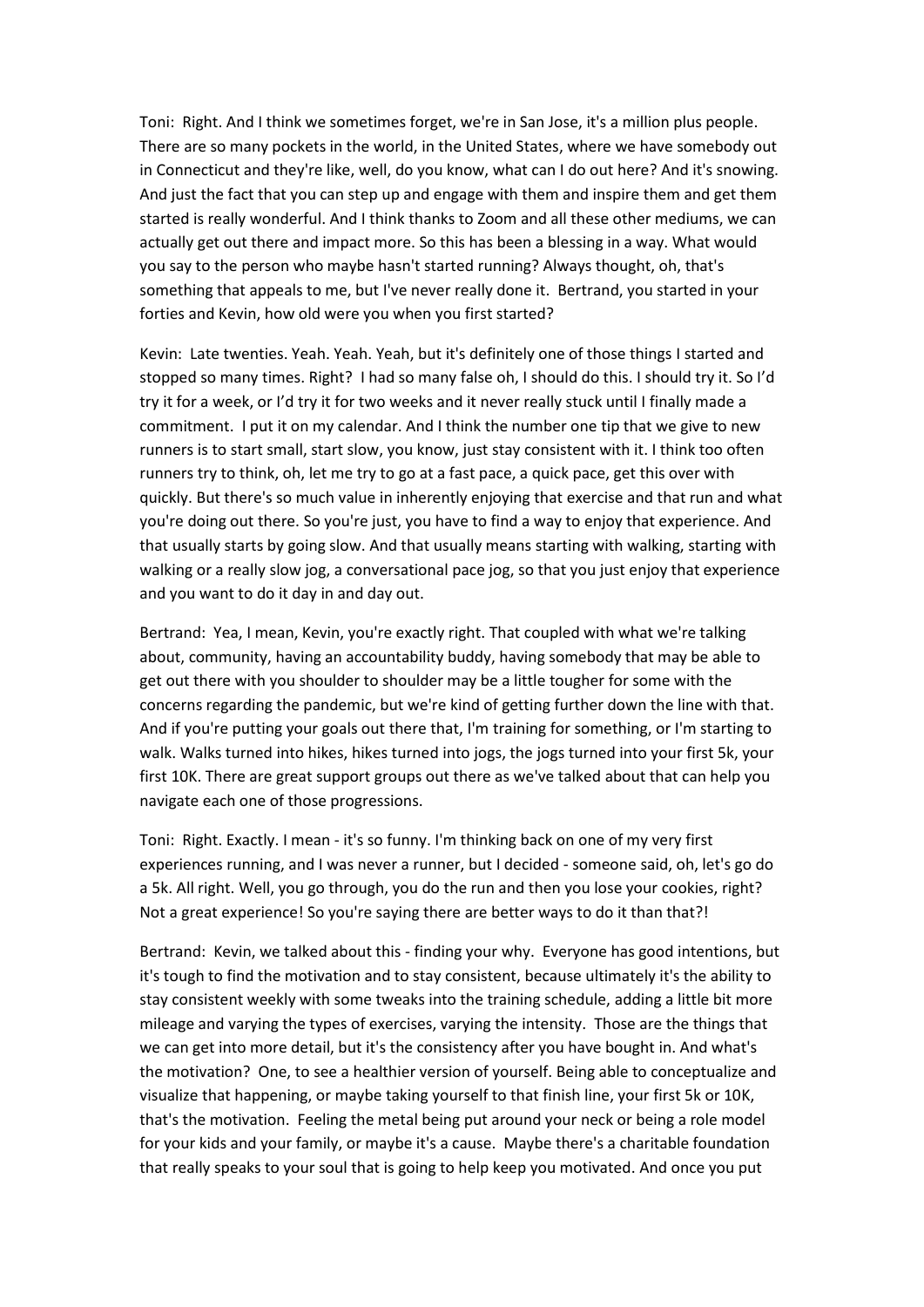those goals down on paper and then put the plan down on a calendar, it makes it easier to break down the process versus, oh boy, I have to train for how long? What do I, can I really see myself getting any faster or is there anyone that I can talk to who has maybe gone through this process before? And once, those questions are answered, it just gives you a better sense of direction as we talk about navigating your fitness path. And you have these virtual pitstops that you can ask and get really good information. You just feel more empowered along your journey.

Toni: Yeah, absolutely. I mean, there are a lot of things we would not do without professional advice. Right? I mean, that's just across the board. You have someone that's gone through that experience before, and it's not like it's something that you can just go eat a cheeseburger and go run. I mean, you're talking about nutrition. There are a lot of different aspects of taking care of yourself. So given that, Kevin, what do you normally eat before you go on a run? Whether it's training or - don't tell me donuts!

Kevin: Maybe on one of those, more on the rare side. I do most of my cardio in a fasted state. I usually do my runs early in the morning when I do go running, and that's usually - so usually I don't eat too much before my run. That being said, if I am going on a race or something that is going to push my endurance more - I think most of my runs, again, I'm at a comfortable pace. I'm not going to push my endurance too much. I'm not going for long runs except for maybe once on the weekends. So if I am pushing my endurance longer, then I am trying to balance again, the macros that we've learned from you, Toni, but making sure I'm getting the proteins, the complex carbohydrate, a little bit of fat in there. So I will try to do a little bit of, again, like peanut butter or almond butter. Maybe a little bit of complex carbohydrates, toast or something like that. A little bit. Yeah. So those are the kinds of things that I'm looking at doing for my longer runs.

Toni: Right. When your body really needs, not only the calories, but the nourishment. And then post-recovery. And Bertrand, what are you doing mostly before your runs? Well, I asked you a question - I know most of the answer, but share.

Bertrand: But that's a very good question, and much like Kevin, for me, shorter distance runs and shorter distance would be 5k, so three miles to six miles or so. And training runs, I'm generally running in a fasted state. I'm not ingesting any nutrition, typically. Anything plus six miles for me at this stage, I may bring some water with me or electrolytes because I'm salty sweater. I'm sweating out electrolytes, so I like to replace like with like, replacing with electrolytes. And anything when I'm towing the line for a race day or running for time at a half-marathon distance or marathon, I can say with absolute confidence that for – let's see, in 2019, I was very fortunate to PR at every distance from one mile to 26.2 full marathon distance. And for my half marathon PR and my marathon PR, I was fueled. My a.m. breakfast was Toni's High Protein Performance oatmeal. So that's my go-to. I recommended it to my athletes. It was part of a study back in probably 2016 where facts speak - if you are properly fueled pre-workout, it can help your performance. A lot of times with energy management athletes, sometimes they're working in a depleted state or in some cases we're eating the wrong things that impact our performance or having a better understanding of nutrition. So again, great question. And for some that is better earlier out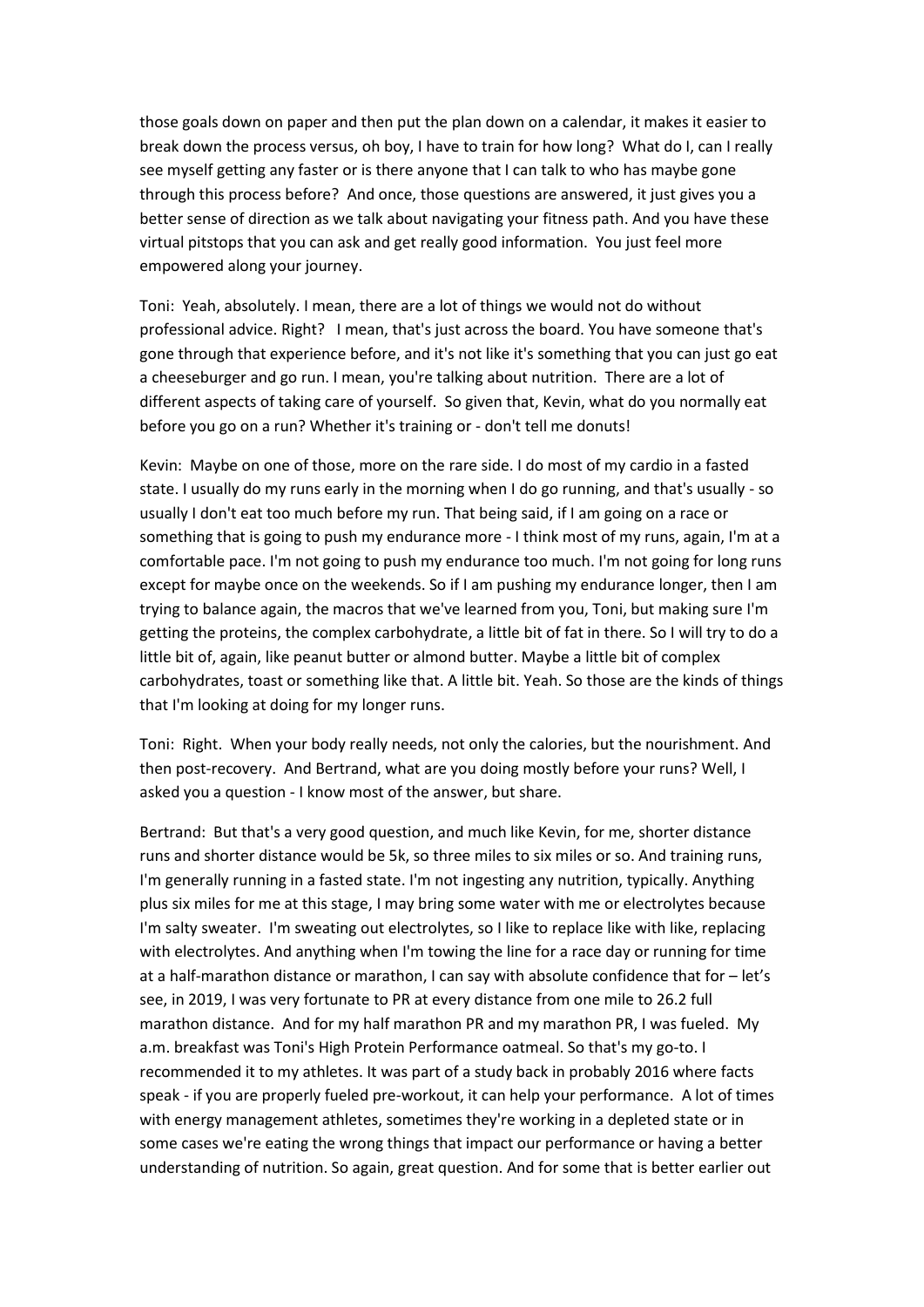in their running journey to ingest something during the run, pre-run. And also if it's a longer distance, we can talk about what are they eating the night before and how substantial that morning, the day of your race or the day of your big run, a longer distance is going to be some people - it may be a bagel and peanut butter, banana oatmeal, Toni's oatmeal, protein, things along those lines. So great question.

Toni: Yeah. Great. Thank you. When we did that performance trial, it was really to see - not just my product, but the concept of balancing macros. And so what I thought was so interesting is that when we asked you and the other cohorts, I think there were 25 of you, and thank you again, by the way, for that. In fact, I just put a picture of you checking your watch as we're getting ready to start, in my new book that's coming out in the next month and talking about the performance trial, because it doesn't just relate to endurance, but it relates to our blood sugar levels, balancing them, how we feel during the day, how alert we are, our mental focus and acuity. So it relates to a lot of things. For endurance, it's particularly important because if you don't have that free-flowing glycogen, where are you going to get it? Right? At some point, you do need to look at what is, what you've eaten the night before and things. But what was so interesting to me is that everybody is different as well, right? So there can be runners who would rather not eat anything and they do great if it's a short distance, so maybe they've built up to it and they feel better that way, but they still need to replenish of course, after. But what was interesting is during this performance trial, some people just ate protein. Like whey protein and water. Some people ate just a carbohydrate, like a bagel or a banana. Some people ate a carb and a fat, like a bagel and some peanut butter, but nobody ate balanced macros. And it was interesting to me, like, why is that, that after - for 25 different athletes, some elite, like you were Bertrand, and are in that particular cohort and some that were recreational. Nobody really did that. And I'm not sure why that is. I don't know if you have any thoughts around it, a little bit of a segue,  $but -$ 

Bertrand: I think it's just a matter of education. I think it's a matter of just understanding and communicating the importance of nutrition, even as, I guess I would say a more experienced endurance athlete and a coach, I'm still learning. When we partnered with you in February for the 14-day Cut the Crap challenge, for both Kevin and I, there were some aha moments for us. The list you put together for us, foods that are very good for you and the ones that oh, you should probably avoid. And then to see the testimonials from people who committed for 14 or longer days with weight loss from four pounds, upwards of 15, 16 pounds over that two-week period, just phenomenal and how people felt, people getting off prescribed medications because they felt better. And those were some wonderful takeaways.

Toni: Isn't that incredible? Under their doctor's supervision, of course, but their A1C counts came together, and these are people that weren't necessarily athletes, but they did see the weight loss. And I think what they loved about it, and this is what I think is a really healthy attitude, is that it is great to have that goal of perhaps losing some weight, but the more important goal is being healthy. And so the weight loss is, or even weight gain, is a symptom of what's there. Perhaps an issue that there's too many calories, not the right kind of calories, not the right balance. So it was just great having all of – Kevin, you were telling me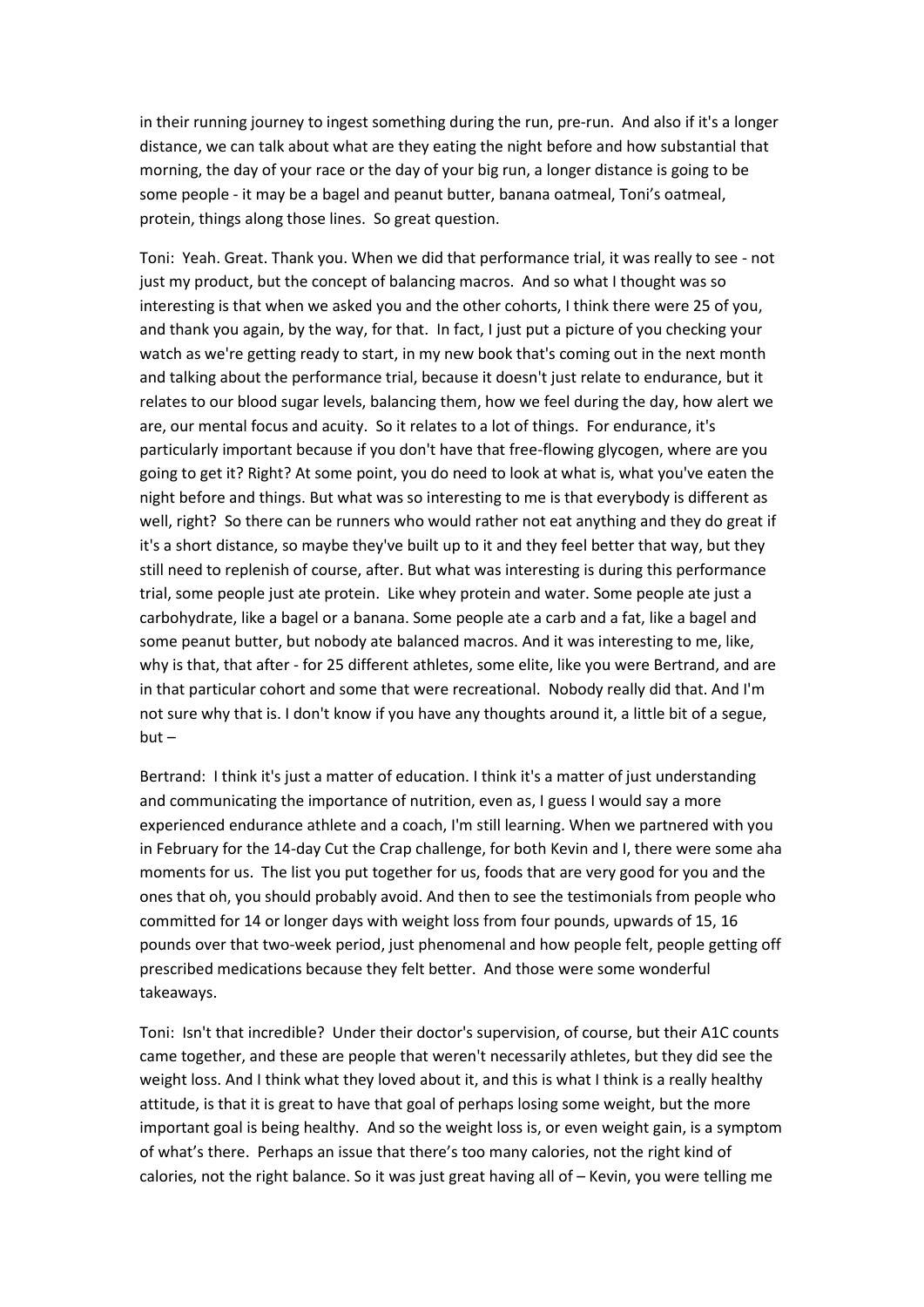about how you're making changes in your household. That was pretty remarkable. And just, what did you get out of it, Kevin? What was your big takeaway?

Kevin: Yeah. I mean, I think, yeah, just like Bertrand mentioned, I mean, I think we're all trying to get educated as much as possible on all of this, on what foods work and what foods work for us, as well, and what foods work within our households as well. And so I think the biggest takeaways that I got was really planning out a lot of those meals in advance, not waiting till the last minute to order on Door Dash or to pull a snack out of the cabinet and really to remove a lot of those bad snacks from our pantries can help tremendously in the long run. So yeah, I think the 14 day Cut the Crap challenge for me really eye-opening. As Bertrand shows some blue dominant Blue Diamond almonds right there! Yeah. I mean, I think it was really eye opening, and I think the support as well from the Group Hug community where we all shared recipes, where we all shared success along the way, where we got our stamp at the end of the day, all of that was just tremendously helpful for me and I think everybody who was involved in that challenge.

Toni: That's great. And I think I totally agree with you Bertrand, is that it just comes to education. And so many of us were raised into households where we just eat a certain way, that's kind of familial behaviors that are established, and then you go to do something like, oh, I think I want to become an athlete, I'm going to start running. And then you still, you're still kind of stuck back with maybe what worked for you when you were 18 years old, but you know, our bodies change. We age, we are putting certain exertions on our bodies through the fitness and everything. So tell me about that, Bertrand, if you want to start. And Kevin, you too, right after, is some of these stories where you've really impacted someone's life. Was there somebody that just sticks out in your mind, as this was just so amazing because they did this?

Bertrand: Wow. This is going to get pretty personal, real quick. All right. Let's see here. December 2020. So still in the midst of the pandemic, three of my siblings, my sisters that are twins and my brother, we were talking about the coming year and they know that I'm an avid runner. My brother has run several races with me, but my sisters were curious and it came about that they wanted to do a half-marathon. We're talking about doing a halfmarathon in December 2020. Race date was at the end of February 2021, so a very short window. And what did they do? They had the want, they committed. They put it out there in the universe. And then we built a plan that they bought into, and what it was what changed for them, what really clicked was the sense of supporting community and trusting the process that there was a plan by day, by week. And for them to really, as Kevin mentioned early in our conversation, you have to walk before you jog and jog before you run. So that process - granted, it's siblings and there was a level of sibling competition in a good way, it fostered – ok, if that person got their two mile walk in, then I'm going to go ahead and get my two-and-a-half-mile walk in. Oh, you did two and a half miles. I'm going to go in and get my three-and-a-half-mile walk in. So it built the consistency that led to confidence. It led to see changes. It led to more conversation regarding what can we do to feel better when we talk about our diet and nutrition. And then the sense of community from a family perspective was just profound. So my sisters went from probably not being able to run a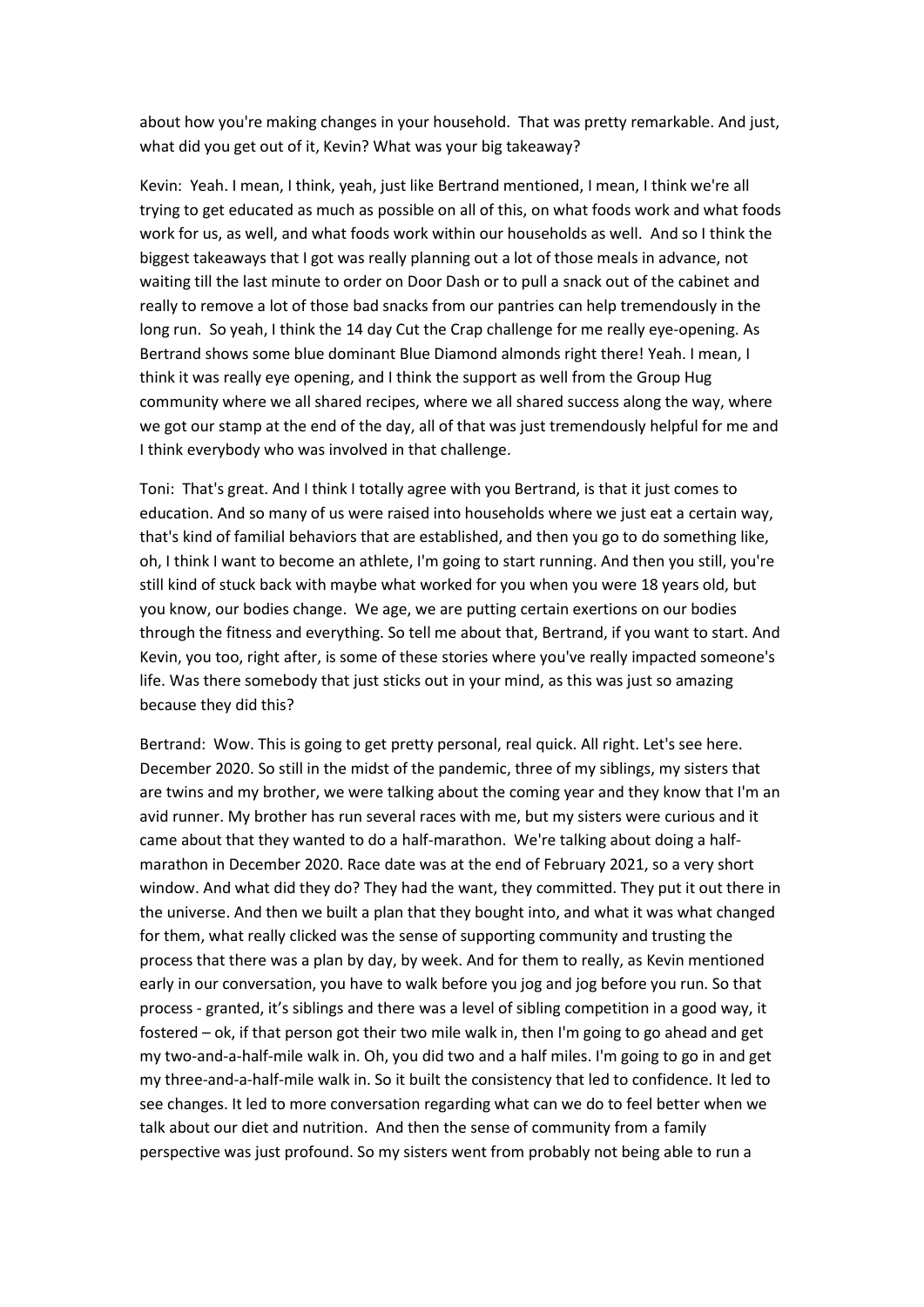mile completely to finishing their very first half-marathon in less than two and a half months or so, in just over two hours and 40 minutes - 13.1 miles. Could not be prouder of them.

So that's a from a conversation, an idea, to them thinking we want to, but I don't know if we can, and just take a deep breath and be comfortable in, we're going to start from walking and just trust the process and were there some occasions where maybe because of the positive momentum and the sense of, I can see my physique changing, maybe them getting a little ahead of themselves, maybe doing a little bit much and the body kind of pushing back on them? Yes. But sometimes we need those things to happen. They'll kind of learn those lessons and be consistent, methodical. And we'll pay emphasis on rest days, very important, and days when it's, when that five mile walk or walk run or jog is on the calendar, where you have somebody else out there that you can reach out to and get some perspective. Maybe they're sharing a playlist, maybe they're sharing their favorite smoothie recipe that can be a reward at the end of the workout, or maybe it'll help get a jumpstart at the beginning of the workout. And this sense of confidence and accomplishment, and to take you to race day. I mean, one of the happiest days as our family was when all four of us were able to cross that finish line as a family, so good stuff.

Toni: That's pretty incredible. And they were in excellent hands with you, obviously.

Bertrand: Oh, thank you very much. You know they did all the hard work. They did all the hard work. I could not run for them. I couldn't, you know, they had the commitment. They had the tenacity and the grit and you know, I have to give a lot of credit to the RaceMob way of bringing people along and feeling comfortable, but really listening to the athlete. Family or not, the coach is only as good as your ability to listen, and you have to take in consideration the obstacles on what people are navigating in their day-to-day lives, because you may have a plan and you can't look at it as just it's that many miles, it's that many workouts, get it done. That's not going to work for everybody. Some people are driven that way. Type A personalities, very organized, can plug it in and just go get it. But other people have other moving parts, especially when you're dealing with the pandemic and people's ability to put food on the table and spouses and kids in school, homeschooling all those other pressures. How do you find time in a short window to start training and dedicating you know, five, six hours a week to getting healthier? But the healthier component doesn't mean strictly fitness, it's the mental health benefits as well that is completely profound. And it rubs off on other family members, which has happened for us. My sisters are runners, they've joined other running groups. And it's great.

Toni: That's remarkable. I really appreciate you sharing that personal story that is near and dear to you as you can get. How did your mom feel about it?

Bertrand: Oh boy. Yeah, mom and dad. Just yeah, and the cousins and the aunts, it was just a big – and friends – it was a huge family affair for everyone. Not a dry eye, you know, when those pictures were shared and the stories behind it. Thank you for asking and giving me the opportunity to elaborate.

Bertrand: Yeah. Absolutely.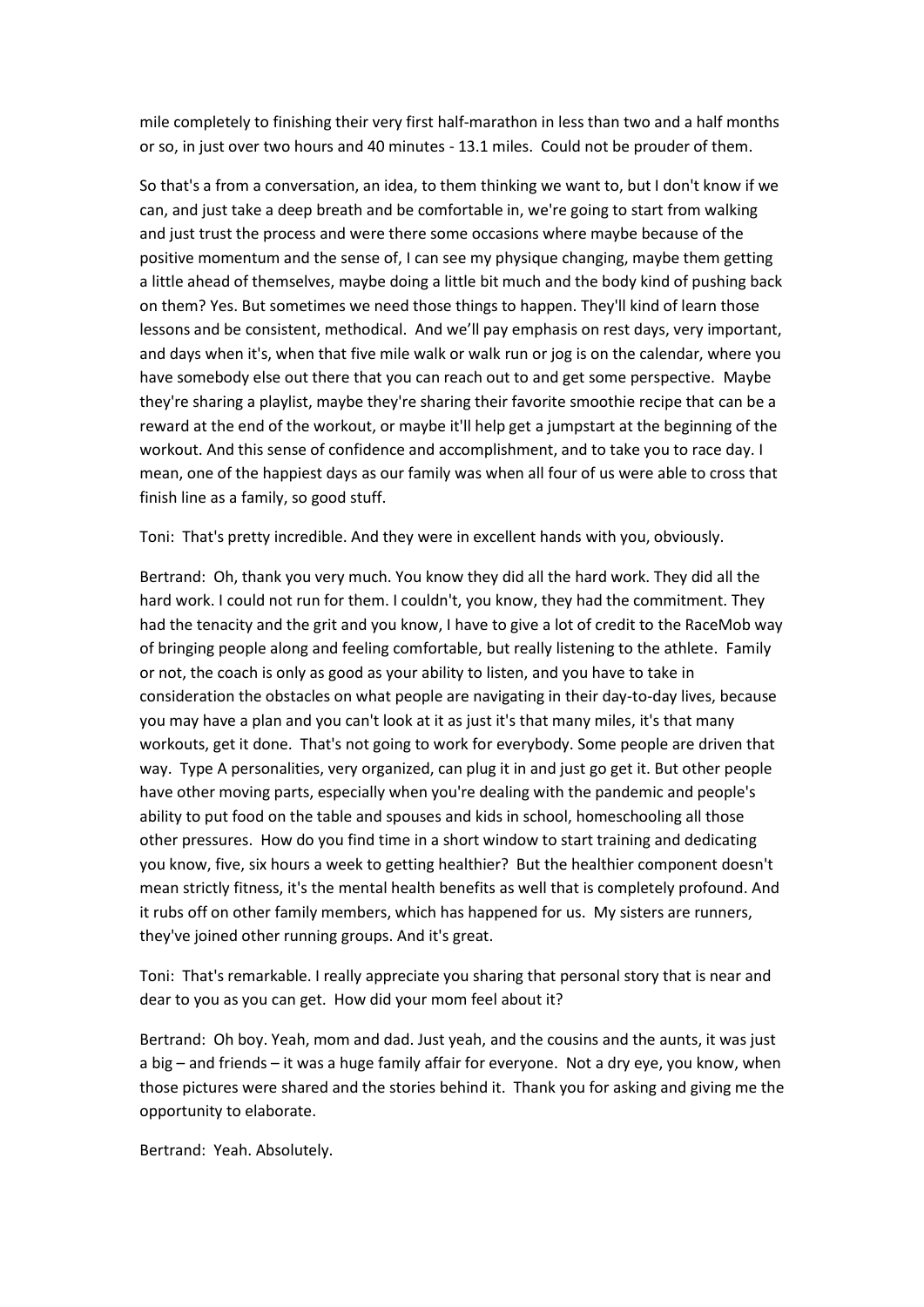Kevin: And don't forget that your niece and your sister shared a video for your birthday. And they ran 52 miles, right? It was so emotional. It's just such a heartfelt moment that you've inspired them. And they said, so right in the video itself, how much you've inspired them.

Toni: I think he just pulled on the heart strings there – yeah, the waterworks.

Bertrand: I was cutting onions. Cutting onions for the salad I'm going to be eating later. But yes. Wonderful. Fitness is the gift that keeps on giving, because again, it's not always about scale weight. It's not always about how fast you run. Health and happiness are measured in emotional health as well. And when you're able to connect with other people, it just touches you and moves you in a different way. And there's so many factors out there in this world today that are beating down on us, that your ability is to be able to connect. And get outdoors and do something that makes you feel good. And it's good for the body as well. And mind. There's no monetary value there. You can't quantify that from a monetary standpoint. It's priceless. That's why the three of us are speaking today, because we see that and realize the importance and how it can help others as we all just try to be happier versions of ourselves.

Toni: Hey, we're all just trying to figure it out together. Be happy, right? Be as caring as we can toward each other, hold people's hands, bring them along when they need it. Right? Forgive. There are just so many elements to all of this and - recognizing that you never know what's going on in somebody's life. They could have all kinds of situations going on. And the fact that people do have this natural desire to elevate themselves. And that is what we have in common with every single person in the world is that everyone wants to live a longer, happier, healthier life. Right? I mean, to me, this is so much about unity. Like why wouldn't people want to be a part of what you do? Like it's about unity and really sharing that with people.

Bertrand: And to Kevin's credit, we had a, let's see, a running fundamentals course. And there were some wonderful stories that came from that, but I know he may have other stories as well on success stories, but I can think of one that's pretty special to him as well, because he knows some history. So I want - I'll let him take it from there.

Toni: Yeah, let's do, Kevin. Let's see if we can get you crying a little bit.

Kevin: Well, I mean, I think similar to Bertrand, I think when we entered the pandemic, none of us really knew what the situation was going to be, how people were going to come out the other side of it. And I think there were some very personal stories that I had with my father-in-law, with my mom as well, entering the pandemic, you know, with them actually finding fitness, being able to walk every day, getting Fitbits and being able to kind of top their scores and you know, really finding their own way throughout this pandemic and them listening to our podcast and getting inspired. And I still get emails, I still get messages and text messages from those folks about how much they're enjoying our conversations with guests throughout the entire time. So I'm really thankful for the ability for us to still have that platform be able to still motivate and inspire people throughout this really difficult and tough time. But what Bertrand was alluding to was we've gotten so many requests from people that are new to running. And as you might expect, running - sometimes people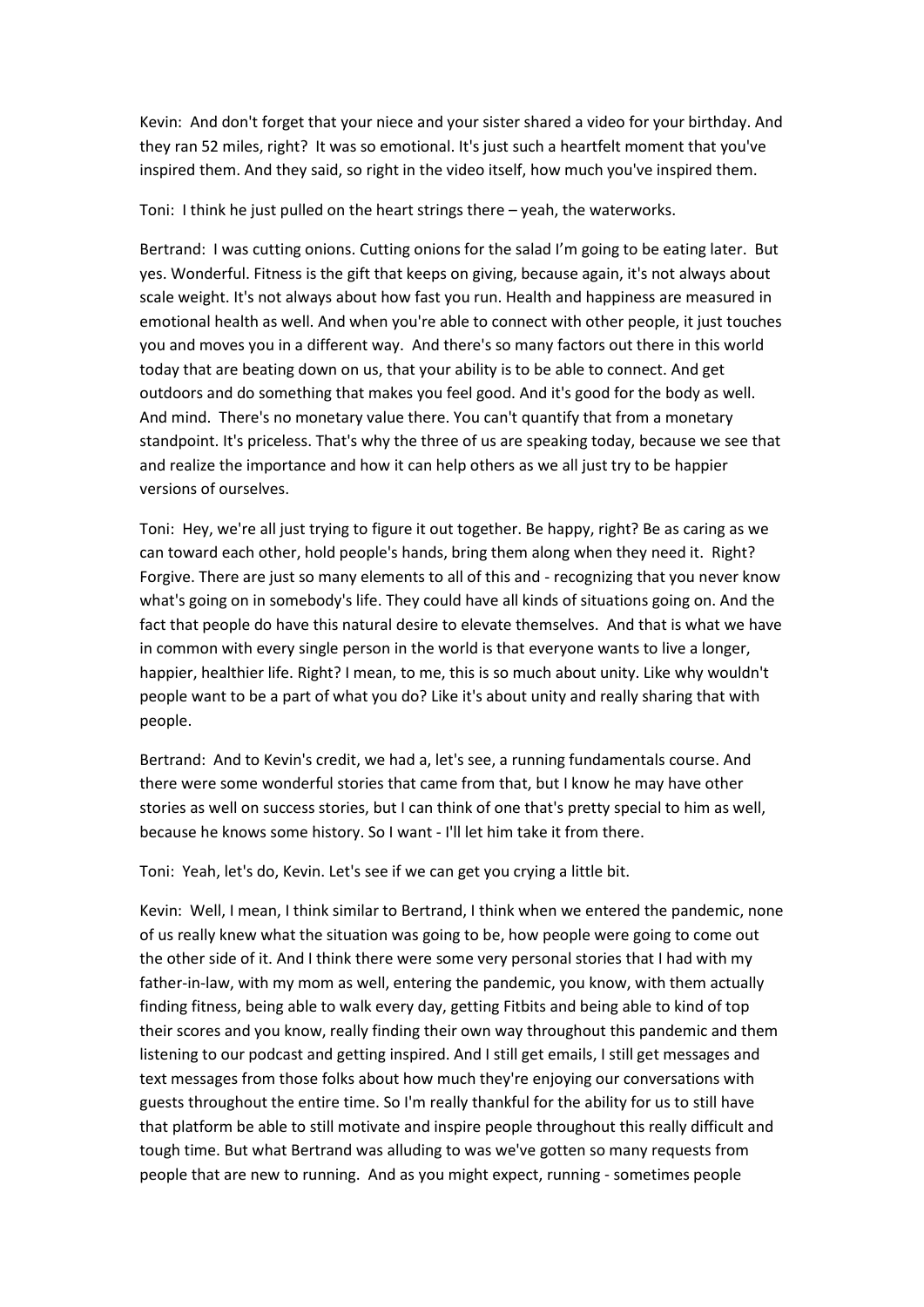think, oh, you just throw on a pair of shoes and you just go out, but there are nuances to it. There are figuring out the right pair of shoes, figuring out your running form to some aspects, figuring out how you're going to do periodization. So how are you going to improve your running in the long run? And that sometimes is through structured workouts, through structured training sessions or through, sometimes, dynamic warmups or pliability workouts, a little bit more stretching and getting kind of your tendons more pliable. So we did launch this running fundamentals course back in October. A couple of different kind of lesson plans along the way to get somebody up to speed with what you may need to know to just start your running journey. And we had some tremendous success, especially as Bertrand alluded to - a good friend of mine was in that initial batch. Her initial 5k I think was up near 50 minutes and by the end of those six weeks, she was running a 5k at 36 minutes. So knocking nearly 15 minutes off of her 5k time and just an incredible experience. And we just learned so much from the interactions, the exchanges, and she was just so happy and so proud of that moment. And we just hope that more and more people kind of take that next step in learning how to run and anything that we can do to help people get there. We're happy to do, and it's just been very rewarding.

Toni: Oh, that is beautiful. You can just imagine the empowerment that you gave her and how that's impacted other people in her life as well. So can you talk a little bit about some of the community things that you've done? Certain events, things that you've done that help give back. As if you don't already, you do. I know you do more.

Kevin: Yeah, absolutely. And I think, we are still looking to expand that community side of things. We do have a community portion of our website – it is something that we're going to rebuild and kind of relaunch here in the next couple of months. A coach has been leading a every other week, so yeah, every two-week kind of coaching session for our athletes. So we're talking about topics such as strength training, such as nutrition, different topics that will help the athletes along the way. And again, we have kind of a lot of these podcasts, YouTube discussions, a lot of articles that we're publishing up on the website, but there's a lot of content that we are producing to help athletes and help kind of answer some of the major questions that athletes have in their running journey.

So, these are a couple of the things that we're working towards and as the pandemic protocols start to lift in the next couple of months, we have a lot more plans over the next couple of months.

Toni: Fantastic. And so how do people reach you? No matter where they are in the world, I would love for them to be able to connect with you, to be able to learn from you.

Kevin: Absolutely. So people can email me directly, kevin@racemob.com. We're also online on most social media platforms, so you can find us on Instagram, Twitter. We have a Facebook community, so just search for RaceMob on any of those platforms, or just go to racemob.com where you can sign up for our weekly newsletter. We have a couple of quizzes and questionnaires, if you want to get a free training plan from Coach B or connect with Coach B directly. So just go to racemob.com/training for any of that. And just reach out to us. We're always here, always available for any questions that you may have.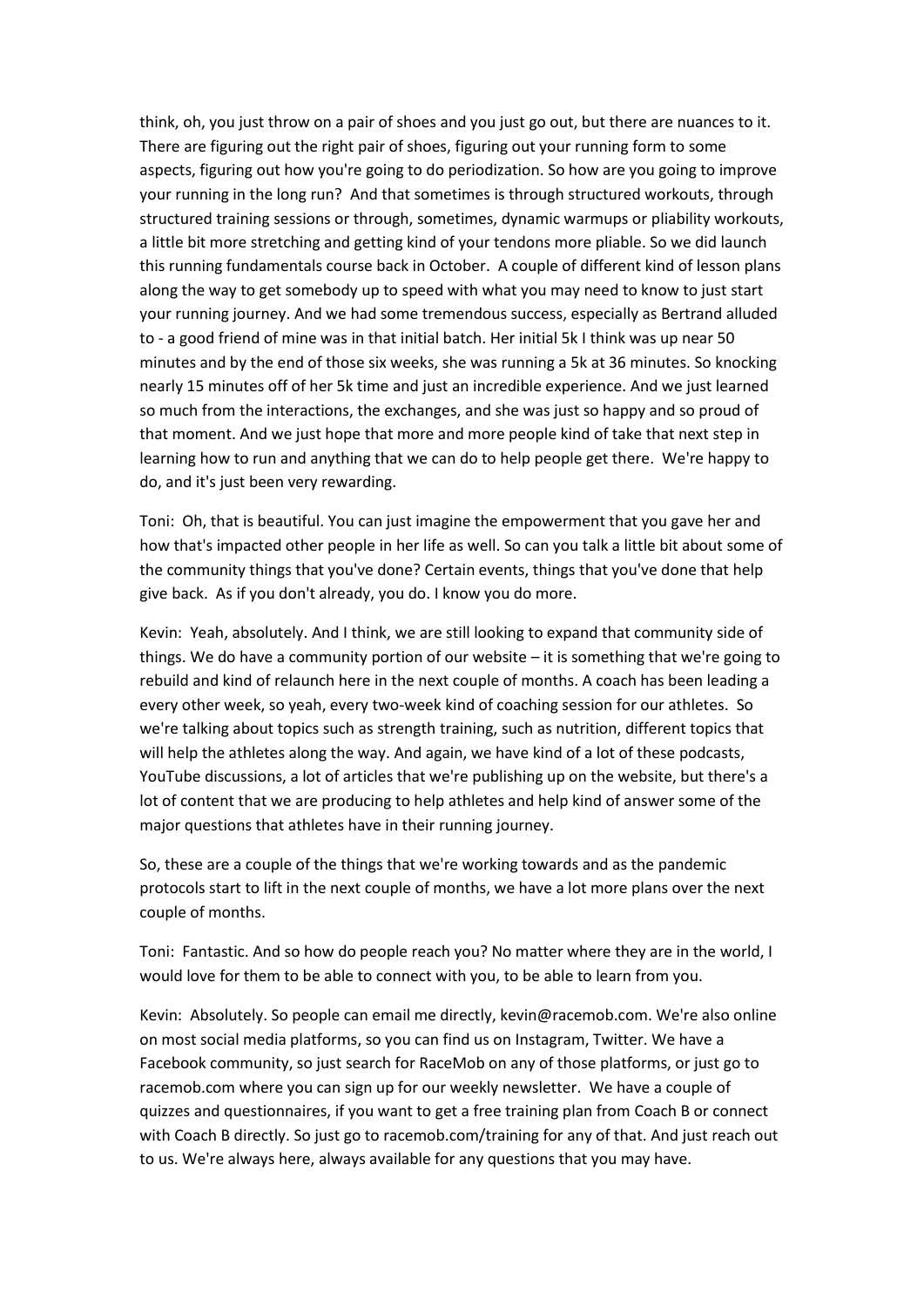Toni: Fantastic. And what about Too Legit? Is there a different set of contact information?

Bertrand: Yeah. Thank you for the opportunity, Toni. Certainly. And yes - the Instagram, and you can find us on Facebook at Too Legit Fitness. So pretty simple and straightforward. If you're looking to contact Coach B directly via email, it's bertrand@racemob.com.

Toni: Excellent. And I will also be able to include all of those links into whatever platform I will be sharing this with, so they can also look there as well. But if not, they can certainly listen and find out. So is there any other closing remarks, any words of advice, any wisdom, any gee, I wish someone had told me that 20 years ago? Any parting advice?

Bertrand: I'll go ahead and start, can close with with KC here. Let's see, active runner for over a decade, have run a couple of marathons and a few five Ks in that time, and I've learned a thing or two, and I've learned very clearly that you cannot, no matter how active you are, you cannot outrun a fork. You cannot. Nutrition trumps everything. You can spin your wheels, you can do all the workouts, which is important. You have to put in the work that way, but equally you must be mindful of your nutrition. You will have greater gains. You will get healthier quicker if you are able to combine your fitness routine with a strong. consistent, well-informed, well balanced diet. And it's taken a while for me to understand that. And now it's one of the things that I consistently, as talking to athletes, to impart that wisdom on them, is that, let's take a look at your nutrition before we start diving deeper into workouts and five Ks and progressive intervals, all that other stuff is how's the nutrition? So that's the one nugget I wanted to pass on. Toni, you've really helped Kevin and I in that area and will continue to help the RaceMob and Too Legit Fitness communities moving forward.

Toni: Yeah. Always happy to help. And I'm so glad that some of it has, you've gleaned some additional things from it. Kevin, what about you? Any words of wisdom?

Kevin: Yeah. Yeah. I think just the last parting words is, you don't have to go it alone. You don't have to do this by yourself. There are others in the same boat that are going through the same thing that you are, others that can help you along the way when you have questions. And so reach out. You know, find a community that can help welcome you. We always recommend that you come join us or you join Toni's Group Hug. There are so many people out there that are willing to support you along that fitness journey, that are willing to help you along the way. And so yeah, my last parting advice is don't go it alone. Find some friends and find a community.

Toni: Don't go it alone, get good nutrition. And the two of you are just such remarkable human beings. I just always have to say that, because I'm constantly impressed by just your compassion and your caring and your wisdom and your intellect and your sense of humor. And you are both such remarkably awesome people. So I think whoever decides to reach out to you, if you help them a little or help them a lot, they are going to be in really capable hands. So thank you.

That wraps up our episode of Toni Talks – Humanity Mattes. Be sure to subscribe so you never miss out on how we can elevate our mindset, our bodies and our spirit together. So let's do this guys! From our heart to yours.